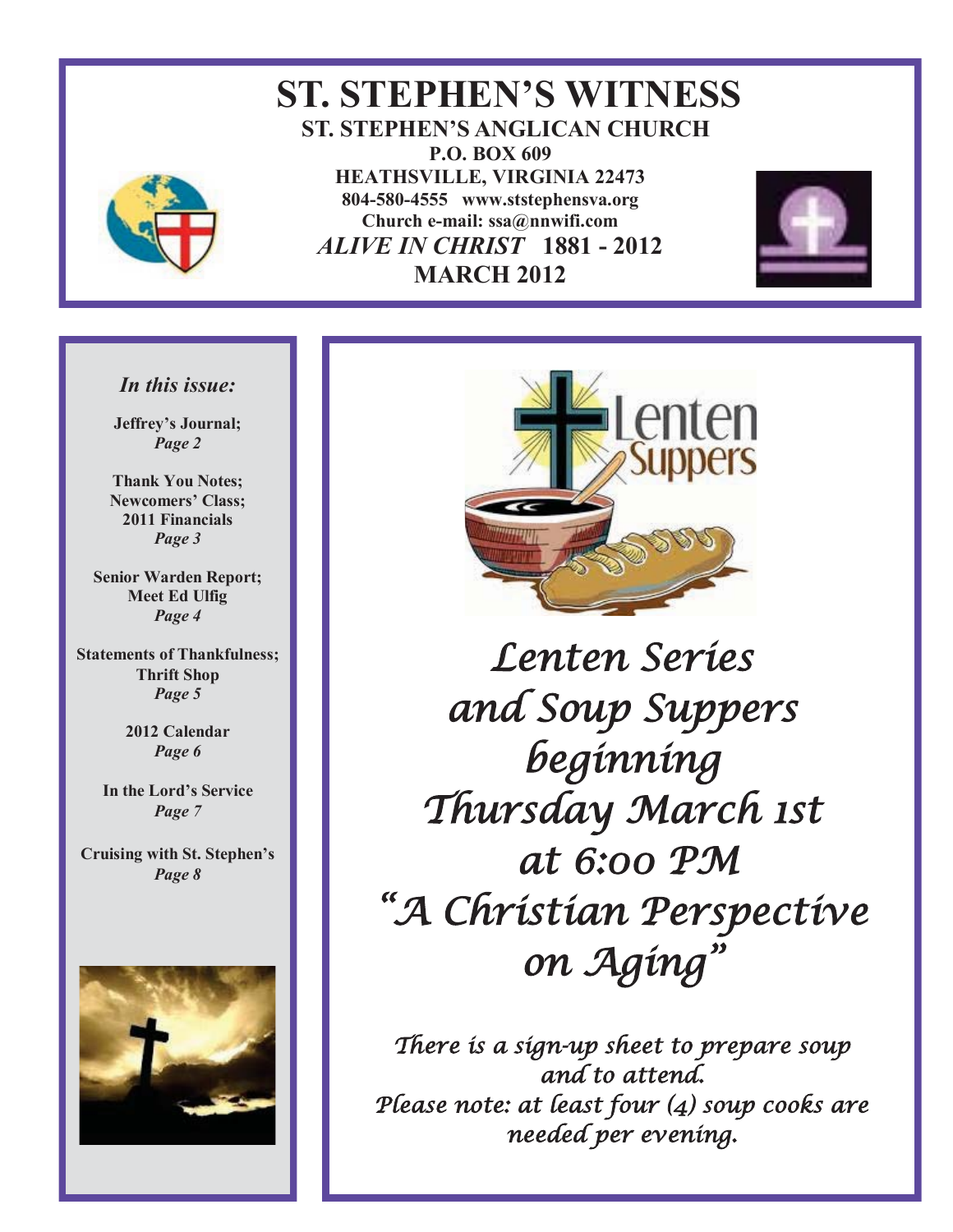

#### Jeffrey's Journal

Isn't this a busy time? Not only has Lent arrived, with all we normally do during this season, but it is a time of transition from our current location, and a time of big decisions about the future. Everything is in flux, and as excited as we are about the future, most of us are anxious about all there is to do.

 God has provided so abundantly for us that He has given us more options to consider than we can easily sort out. Why is He doing this? It is partly because He loves us, and wants us to know of His abundance. And I think there is another reason: He wants us to spend time with Him, discerning what His will is for us. Where will we be? How will our ministries and activities change? Knowing Christ, what new ways will we make Him known to others? How big a commitment does God want us to make, personally and corporately, as we prepare to make the leap to a new church home?

 There is much to decide, and much to communicate. In the midst of all this, emotions are high. My constant prayer is that we will be wise and will readily discern God's will, and that we will remain unified in our vision, our love for one another, and our commitment to what God is doing with us. The vestry is very much aware of the need to communicate with the congregation as to what is going on, and what is decided. Please trust them to act in the best interests of the entire congregation.

 In Jeremiah 29:11, God said to the Hebrew people in exile, "I know the plans I have for you, plans to prosper you and not to harm you, plans to give you hope and a future." He says the same to us. I recently asked one of our

prayer ministers to pray about some difficult aspects of all this that were troubling me. She later reported that she spent a great deal of time in prayer before the Lord, and He gave her this word:

1.You did the right thing.

- 2.I will take care of you.
- 3.The best is yet to come.

 I found this greatly encouraging, coming in the midst of the fray. And I am greatly encouraged and challenged by the next two verses in Jeremiah 29, which we hear less often than God's promise to prosper us and give us a hope and a future: "Then you will call upon me and come and pray to me, and I will listen to you. You will seek me and find me when you seek me with all your heart." (Jeremiah 29:12-13) Maybe that is why the Lord has put us in this circumstance during Lent—we are accustomed to spending more time with Him in prayer and discernment during Lent than at any other time of year.

 So this short issue of the newsletter is not filled with revealing news to answer all your questions about the future. But the next one will probably have a lot more to report. Hang in there, stay together, be patient, trust your leaders, and pray: seek the Lord with all your heart, and He will bless us. The best is yet to come.

> Yours in Christ, Jeffrey O. Cerar, Rector

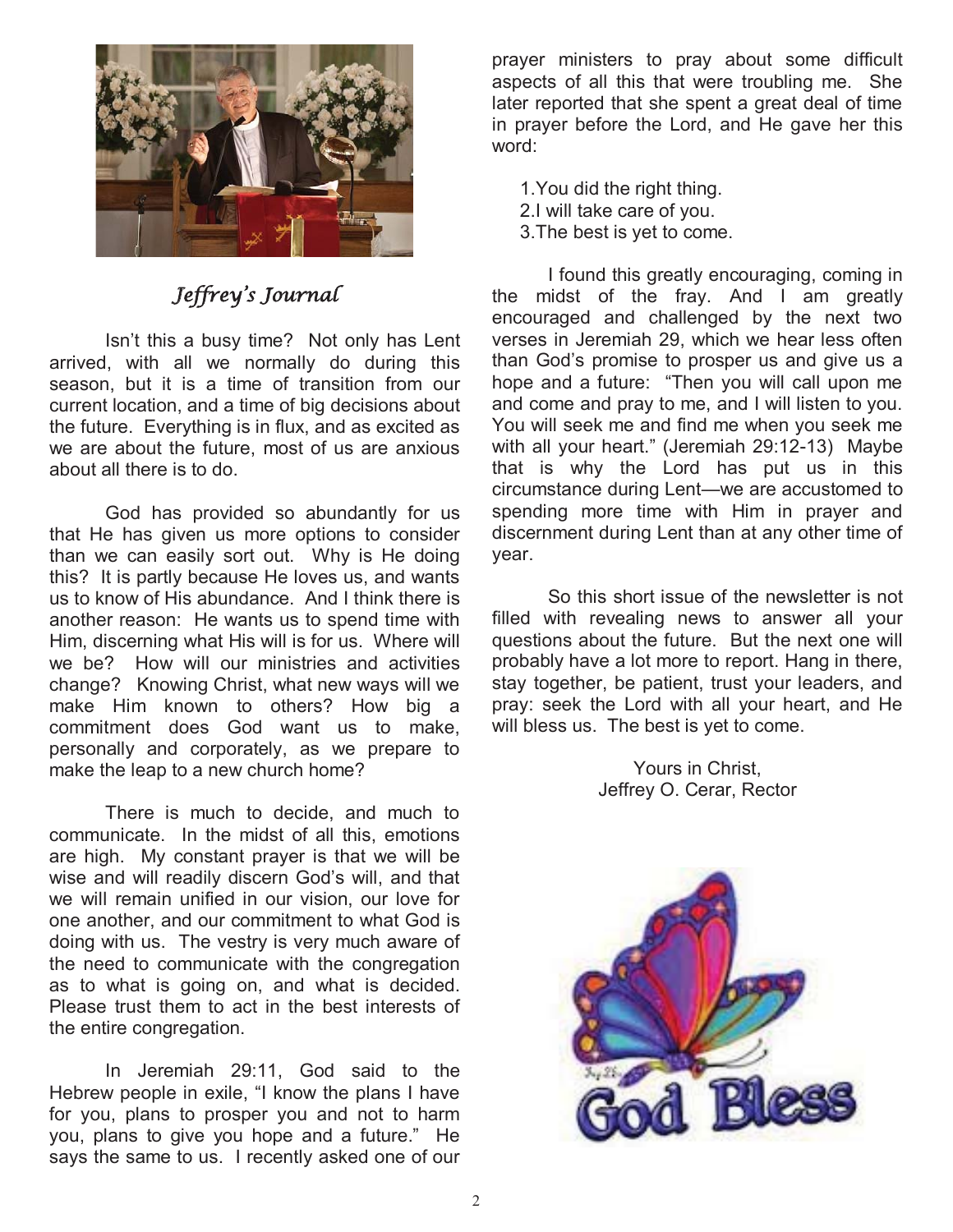

*Dear Friends,* 

*Thank you for the countless ways in which you helped the family say goodbye to Bob. Tad and the Fishermen had one of their meetings on our front porch and Bob loved every second they were there.* 

*The Youth Group sent to Florida so many cards, which they had made, they almost covered two walls of the hospital room. Judy and Stan spent more time in Orlando than they spent in Lakeland.* 

*Jeff, thank you for the beautiful celebration of Bob's life.* 

*To Dixie and our wonderful choir, thank you for the perfect choice of hymns, I am sure Bob sang with us.* 

*Ladies, the reception at Historic Christ Church was lovely.* 

*Thank you, one and all. Sincerely, Susie, Ned, Bruce, Rusty, Bertie, and George* 

*Dear Extended Family of St. Stephen's: Your cards and prayers for me during my hospital visit and recovery were very assuring. I thank God for your love and support.* 

*Laddie Townshend* 

# NEWCOMERS' CLASSES

Newcomers' Classes and Confirmation/Reception Preparation Sundays at 9:00 AM Beginning February 20 in the Adult Classroom Everyone is invited Feb. 19: Who is Jesus, and Why do We Worship Him? Feb. 26: What is Anglicanism? March 4: The Book of Common Prayer, a Priceless Resource March 11: Sacraments March 18: What is St. Stephen's All About?



## 2011 FINANCIAL REPORTS

As mentioned at the December 11<sup>th</sup> Congregational meeting, you can request a copy of the church's year-end financial reports when the final numbers are completed. They are available now; just contact me, and I'll be happy to get them to you. Also, if there are questions about the reports, I'll be available.

> Betty Dillingham **Treasurer**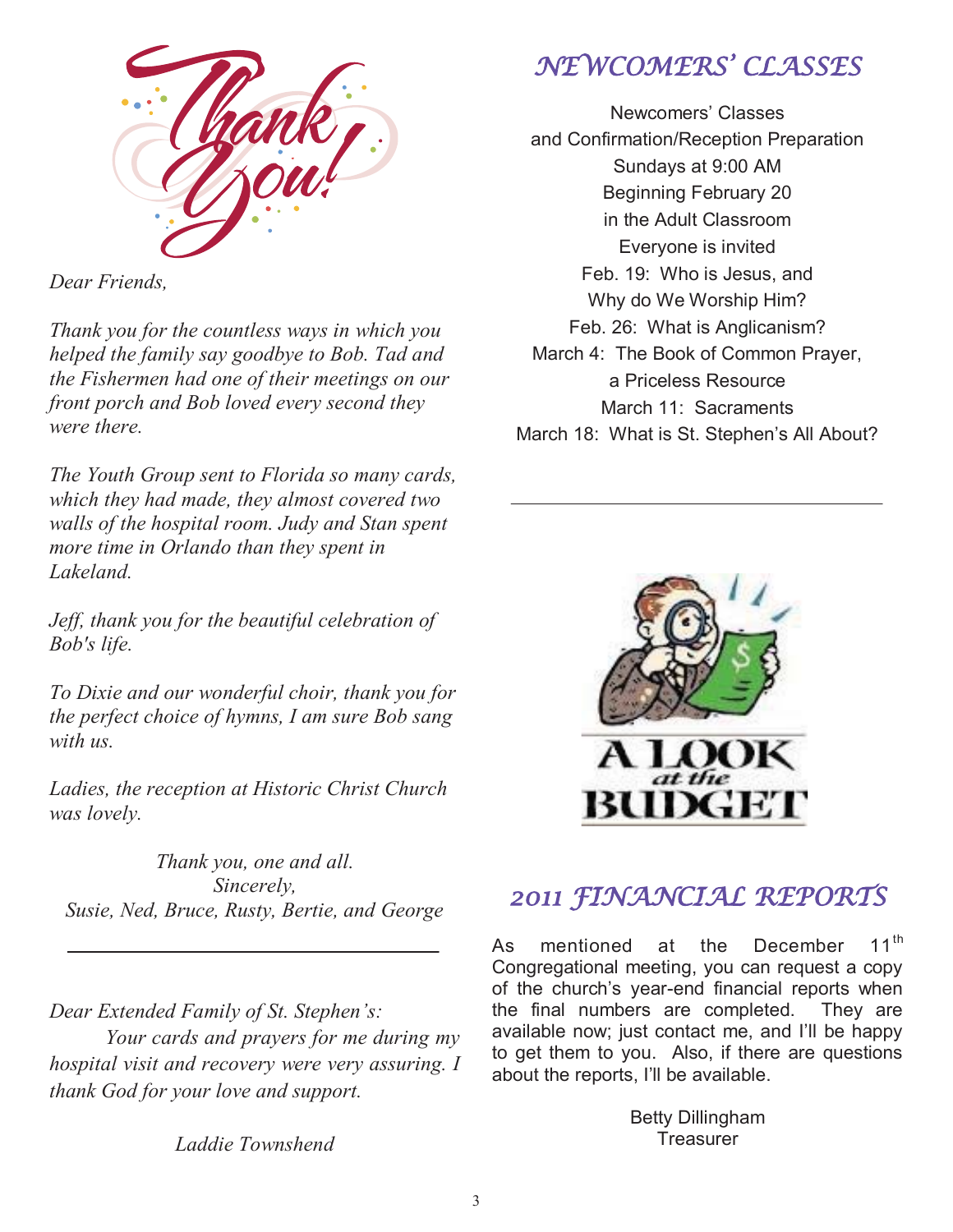#### **SENIOR WARDEN REPORT**



We are going through that time in the moving process when events and their schedules change by the hour. If the changes did not cause so much anxiety and extra work,

they would be funny. Next week we will probably laugh about this week's surprises.

During this challenging time, I am finding how very important the Bible is to us. I hear Bible classmates and church members quoting verses that seem to have been written just for us in our present circumstances. I encourage you to read the Bible when events, rumors and even facts test and upset you. I also encourage you to talk with vestry members to determine the truth of a rumor or story before repeating it.

Yesterday we studied Mark 8:1-21 during the Hull Neck Bible Study. After feeding the 4,000 hungry folks who had not eaten for 3 days, Jesus and the disciples went to another place and met the Pharisees and some of Herod Antipas's court people. The second meeting was the direct opposite of the wonderful feeding experience because the Pharisees were testing Jesus' faith by requesting a sign from Heaven. Jesus ended that meeting with, "Why does this generation ask for a sign? Truly, I tell you, no sign will be given to it." They left immediately and started across the sea in their boat.

The disciples had forgotten to bring bread except for one small loaf and soon engaged in the "blame game" forgetting everything Jesus had taught them about love and caring for each other. Jesus interceded rather strongly to get their attention and to focus them on their mission—things far beyond the importance of a loaf of bread. As a group, we decided that if these events all occurred in one day, Jesus certainly had a long and trying one. But there is solace in remembering that Jesus often experienced testing, frustration and misunderstanding. He does understand when we are tested and He will always be near when we need Him.



**Meet Ed Ulfig** who recently joined St. Stephen's. Ed was born in Norfolk, Va., and shortly after his birth his family moved to San Diego, Ca. His family moved around a lot because his father was in the U.S. Navy.

Ed has worked as an auto mechanic, a laborer and then as a brick layer. While on the job back in 1990, the scaffolding he was on slipped and he fell into an elevator shaft. He remembers asking God to help him as he was falling down the shaft. Ed broke has back and was in the hospital for six weeks, but he was alive! He thought for sure he was going to die.

Now that Ed is retired he enjoys poking through scrap metal and other stuff looking for things to recycle. He says it keeps him busy and it's also another source of income.

Ed says he has been an Episcopalian for many years, but felt he could not accept the new theology of the Episcopal Church. He resigned from his former church and started looking for a new one. He told me he was seeking a church that would speak the Word of the Lord. He had visited St. Stephen's back in 2005. Last year he came to the Strawberry Festival and he remembered how nice everyone was and came back the next Sunday. He found the church he had been looking for!

Welcome to St. Stephen's, Ed.

In Christ, George

Suzy Norman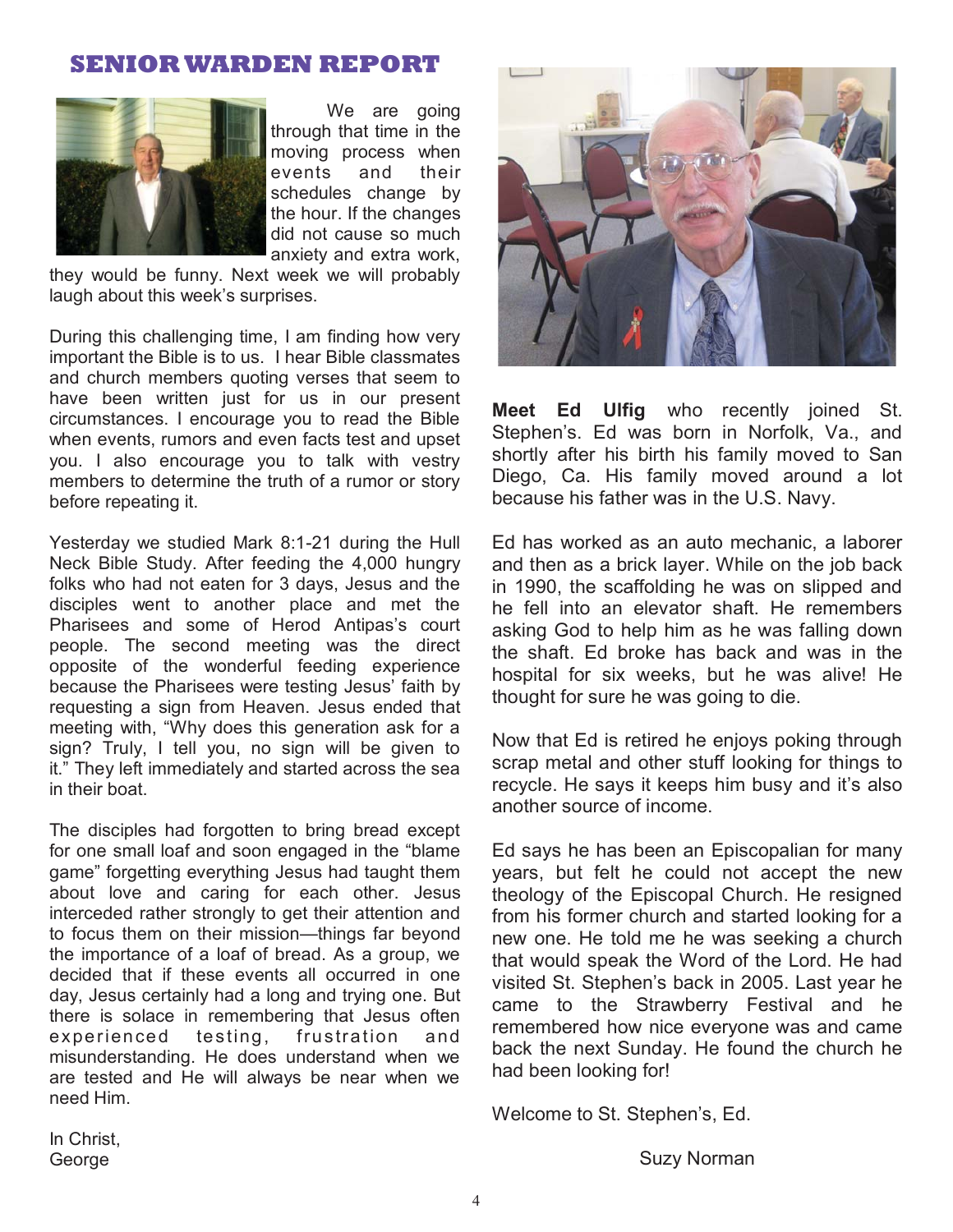| <b>Statements of Thankfulness</b>                                                                                                                                                                                                                |
|--------------------------------------------------------------------------------------------------------------------------------------------------------------------------------------------------------------------------------------------------|
| From The Women of St. Stephen's                                                                                                                                                                                                                  |
|                                                                                                                                                                                                                                                  |
| It is impossible to thank God for one thing, for He has lavished us with gifts,<br>but the best of these is our Lord Jesus Christ, in whom we have life and being.                                                                               |
| I am thankful for God's grace.                                                                                                                                                                                                                   |
| I'm thankful for loving parents who were exemplary models<br>of mature Christians in our household.                                                                                                                                              |
| I am thankful for my community of faith, brothers and sisters to pray with,<br>and the many opportunities to do so. Constance McDearmon                                                                                                          |
| I am thankful for my loving husband and my loving Christian family at St. Stephen's.<br>praise You Lord, for Your power and glory and for this congregation of loving Christians who have<br>helped to make my life complete. Charlaine Andrulot |
| I thank God (and Charlotte Hundley) for bringing Bob and me to St. Stephen's.                                                                                                                                                                    |
| I am thankful that Jesus is the Lord of all the earth<br>and that He is the Author of my salvation.                                                                                                                                              |
| I am thankful that God has been calling my name since I was a child and<br>didn't stop until as an adult, I acknowledged Him as Lord and Savior.<br>Suzy Norman                                                                                  |
| Come, let us praise the living God, joyfully sing to our Savior.<br>Alleluia, alleluia! Give thanks to the risen Lord.<br>Alleluia, alleluia! Give praise to His Name.                                                                           |
|                                                                                                                                                                                                                                                  |

# To the Women of St. Stephen's Anglican Church

The Women's Leadership Team met in early February to discern God's will for the future of the Thrift Shop. We asked ourselves such questions as: "Does the Thrift Shop match our mission and purpose as the women of St. Stephen's?" Is this something God wants us to be doing at this time?" "What more could we be doing to be a Christian witness?" After a Bible study and prayer, we felt a spiritual lightness which seemed to be pointing to continuing plans to relocate and operate the Thrift Shop. Since relocation will separate us physically from the church, there was a desire to introduce an obvious Christian presence into the shop.

On Feb 16, 2012 at the regular monthly meeting of the women, Mary Swann led a study on Nehemiah and I reported on the findings of the Leadership Team's meeting. Dixie Goertemiller shared her observations of the wider scope of ministry already occurring in The Thrift Shop and gave many examples of outreach and inreach. Our discussion concluded with a clear vision that it is the Lord's will for us to continue to operate the Thrift Shop. Consequently, a proposal has been submitted to the Vestry on continuing operation of the Thrift Shop at a different site, and we await a decision before we can move ahead.

We are excited about this new venture and hope that by the time you read this, we will have details to share.

Love in Christ,

Donna Soule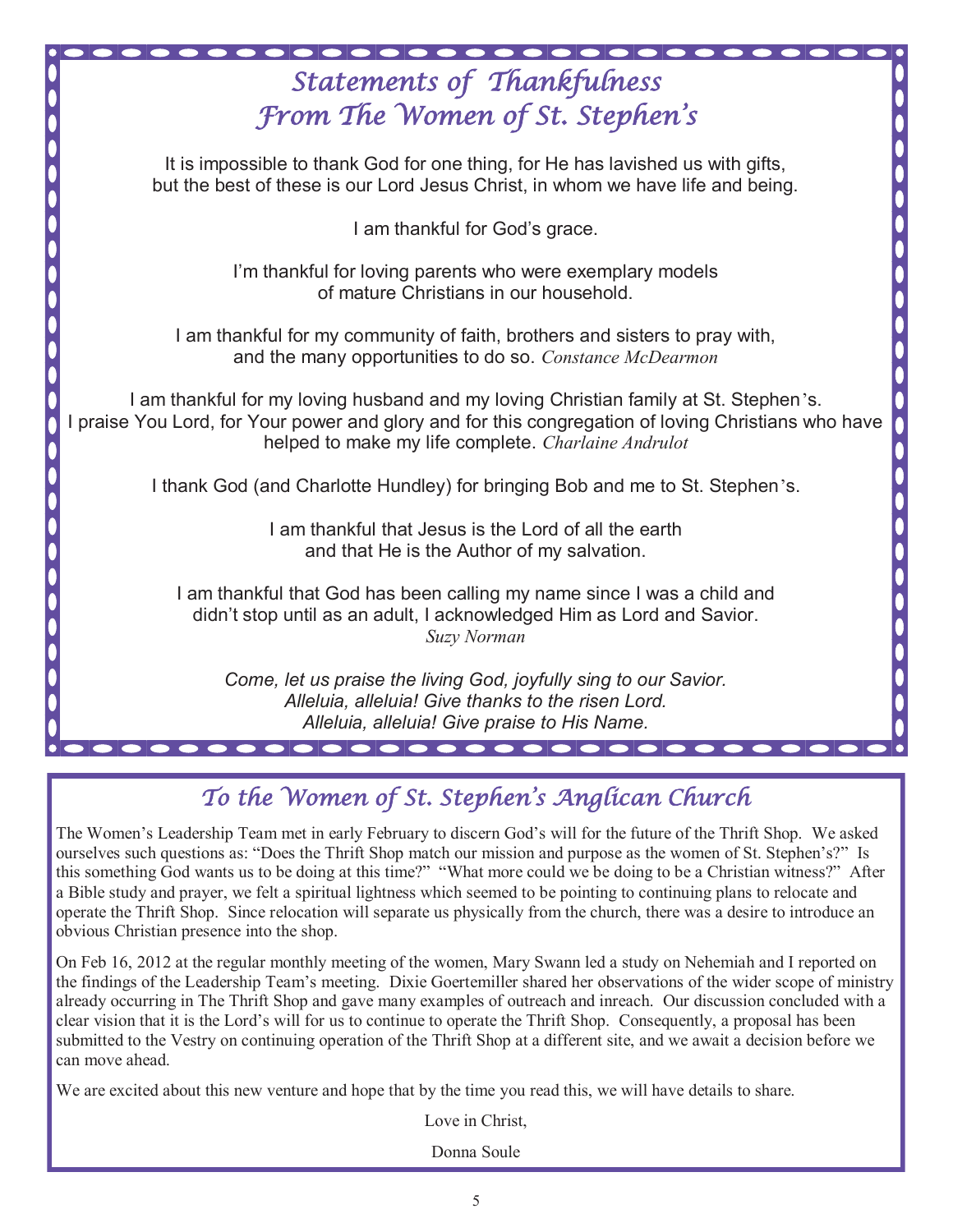# **2012 St. Stephen's Anglican Church**

## as of February 12, 2012

#### **January**

- 20 Table Talk 6:30 pm
- 22 Pledge Sunday
- 27-28 Vestry Retreat

#### **February**

- 16 Women's Ministry meets
- 21 Prayer, Praise & Pancakes 6:00 pm
- 22 Ash Wednesday 7:00 pm

#### **March**

- 1 Lenten Series 6:00 pm
- 5-8 CANA Annual Council, Plano, TX
- 8 Lenten Series 6:00 pm
- 15 Lenten Series 6:00 pm
- 22 Lenten Series 6:00 pm
- 29 Lenten Series 6:00 pm

#### **April**

- 5 Maundy Thursday Worship 7:00 pm
- 6 Good Friday Worship 7:00 pm
- 8 Easter Day
- 28 Women's Mother/Daughter Tea

#### **May**

- 3 National Day of Prayer 12:00 Noon
- 4-6 Bishop's Visit
- 17 Women's Ministry
- 27 Pentecost Sunday

#### **June**

- 3 Youth Sunday
- 3 Church Picnic 3:00 pm
- 7-9 Provincial Synod, Ridgecrest, NC

#### **July**

#### **August**

#### **September**

- 1 Harvest Festival
- 9 Sunday School Begins
- 14 Table Talk 6:30 pm

#### **October**

- 5-7 Parish Weekend
- 12-13 DOMA Synod

#### **November**

- 2 Table Talk 6:30 pm
- 11 Veterans Day Celebration
- 22 Thanksgiving Worship 10:00 am

#### **December**

- 9 Annual Meeting
- 24 Christmas Eve Worship 7:00 pm



Don't forget to visit Our cute little Thrift Shop Tues.-Fri. - 10 am - 4 pm Sat. 10 am - 2:00 pm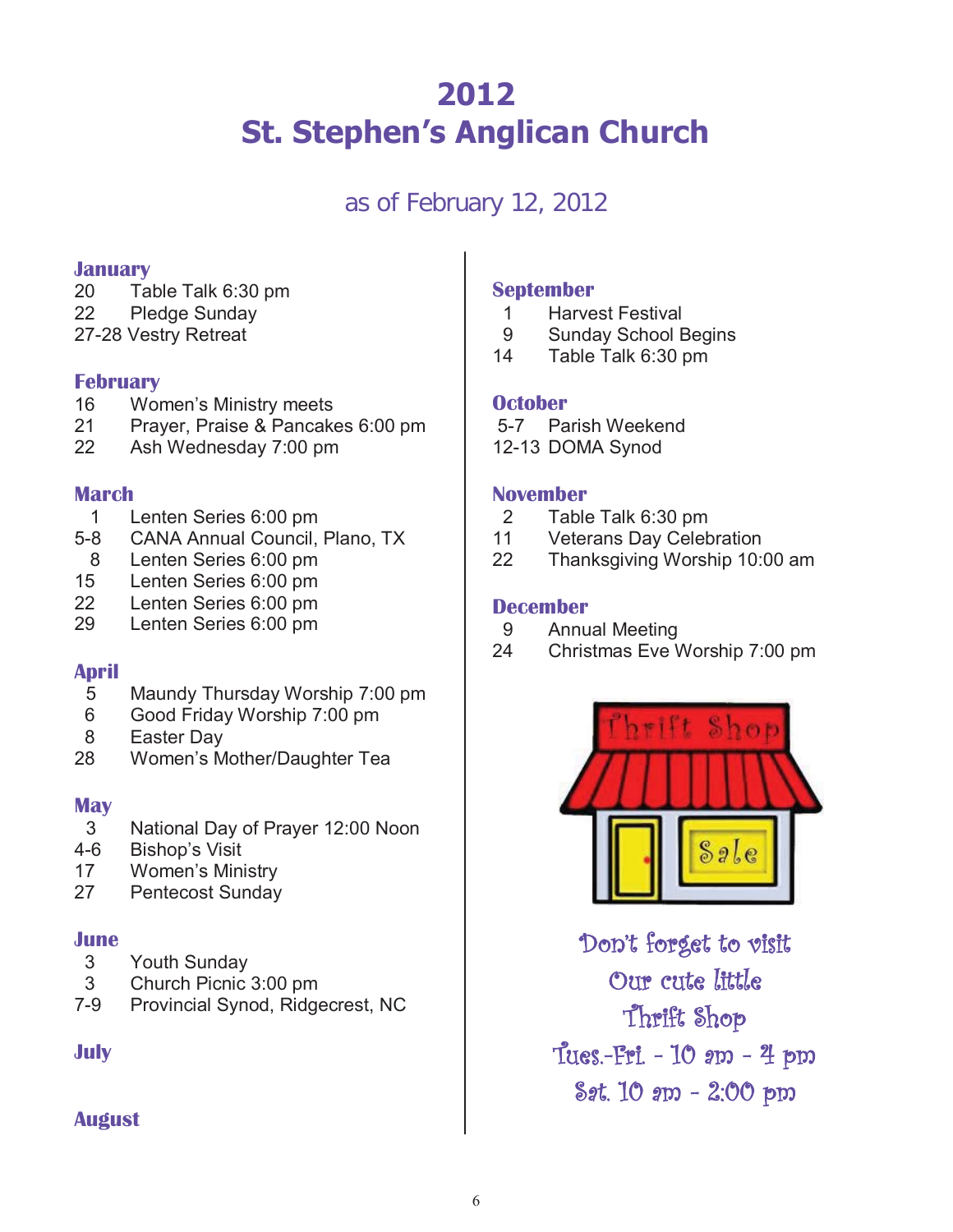## **IN THE LORD'S SERVICE**

#### **Ushers**

- March 4 Joy and David Gwaltney<br>March 11 Susan Thomas & Colstor Susan Thomas & Colston Newton March 18 Joyce and Lewis Smith
- March 25 George Beckett & Ward LeHardy
- April 1 Margaret Radcliffe & Howard York

#### **Deacon**

- March 4 The Rev. Mary Swann
- March 11 The Rev. Daniel Mochamps
- March 18 The Rev. Mary Swann<br>March 25 The Rev. Mary Swann
- The Rev. Mary Swann
- April 1 The Rev. Daniel Mochamps

#### **Acolytes**

- March 4 Emma Saunders<br>March 11 Chris Cralle Chris Cralle
- March 18 Marley Kimmitt
- March 25 Jennifer Radcliffe
- April 1 Caitlyn Cralle

#### **Lesson Readers**

| March    | 4 | Judy leHardy (L)      |
|----------|---|-----------------------|
|          |   | Ward LeHardy (P)      |
| March 11 |   | Todd Lewis (L)        |
|          |   | لاتاكمشيره التملموه ا |

- Langley Lewis (P) March 18 Frank McCarthy (L)
- Katrina Mochamps (P) March 25 Julie Pritchard (L)
- Elaine Price (P)
- April 1 Margaret Radcliffe (L) Brooke Read (P)

#### **Eucharistic Ministers**

| March 11 |  | Tony Blackstone |
|----------|--|-----------------|
|----------|--|-----------------|

March 25 Bill Bloom

#### **Altar Guild**

March April Kranda and Lucy Logan

#### **Greeters**

March Ruth and Charlie Franck

### **Coffee Hour**

- March 4 Elaine and Tom Price
- March 11 Lynn & Howard York, Priscilla &
- Harrison Williams, Julie Pritchard
- March 18 Virginia & Laddie Townshend, Bill Tracey

March 25 Sandi and Ben Ward



| March <sub>5</sub> | <b>Marie Carstensen</b>     |
|--------------------|-----------------------------|
| March 6            | <b>Tom Price</b>            |
| March 9            | <b>Ruth Franck</b>          |
| March 18           | <b>Suzy Norman</b>          |
| March 19           | Carol Bracker (Thrift Shop) |
| March 21           | Walt TeStrake, Joy Gwaltney |
| March 26           | <b>Janet Eichacker</b>      |
| March 28           | Jeffrey Cerar, Betsy Joslyn |
| March 30           | Morris Dillingham           |



| March 1 |  | Donna and Craig Soule |
|---------|--|-----------------------|
| --      |  |                       |

- March 9 Miriam and Bill Sussman
- March 12 Lynne and Jeffrey Cerar
- March 31 Melinda Floom & Fred Wimberly

*O God, grant that the wills of this man and this woman may be so knit together in your will, and their spirits in your Spirit, that they grow in love and peace with you and one another all the days of their lives. Amen.*